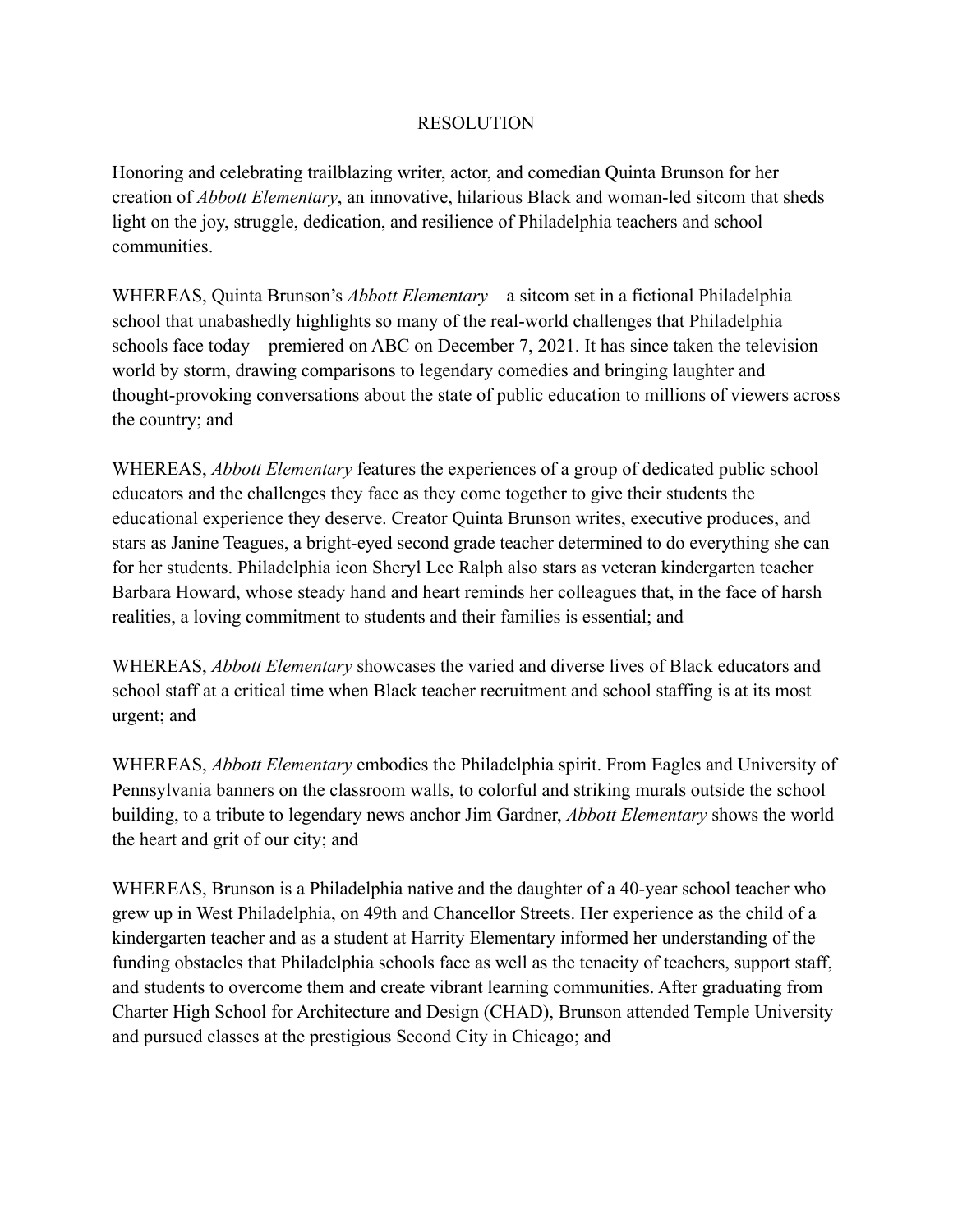WHEREAS, Brunson's comedy career launched on Instagram, and her viral comedy videos eventually landed her a job at BuzzFeed Video. Brunson wrote and starred in the sketch comedy series *A Black Lady Sketch Show,* and appeared in shows such as the supernatural comedy-drama *iZombie* and the animated series *Lazor Wulf* and *Magical Girl Friendship Squad*; and

WHEREAS, Brunson's creation of *Abbott Elementary* stemmed from her appreciation of mockumentaries and her desire to use the format to showcase the experiences of Black educators. Her show focuses on the profound altruism of so many educators and school staff who work on a daily basis to make our city a better place for children, and do it with joy and love, despite not being adequately compensated; and

WHEREAS, Brunson said she named the fictional Abbott Elementary for her sixth grade teacher, Ms. Joyce Abbott, who instilled self-confidence in Brunson and created an exciting and engaging learning community. Across Philadelphia schools, there are so many Ms. Abbotts—educators who always go the extra mile to inspire and support their students; and

WHEREAS, Brunson's positive experience with caring teachers informed her writing of the show: "[H]aving a good experience [in Philadelphia schools] informed what kind of show I would create. A lot of people I think have created school shows with the idea that no one wants to be there…the students, the teachers. Not me. People are doing this job because they care that much. They're being paid pennies. This is just what they do"; and

WHEREAS, *Abbott Elementary* has sent buses to schools in Philadelphia and elsewhere delivering school supplies and sending messages of hope and joy to students and educators around the country; and

WHEREAS, While *Abbott Elementary* brings laughs each week, it also focuses on the stark resource challenges that Philadelphia schools face. In addition to highlighting the inadequacy of classroom supplies and the extraordinary lengths teachers must go to in order to provide what their students need, the show calls attention to staffing and facilities maintenance issues faced by Philadelphia school communities. District schools have multi-year maintenance backlogs and an estimated \$5 billion need for repairs and replacements; and

WHEREAS, The staffing challenges depicted on the show are major issues. New teacher certifications in Pennsylvania have plummeted to less than a third of what they were 10 years ago and there remains an urgent need for more Black teachers in Philadelphia and across the Commonwealth. Though Black students comprise over 50% of the student body in the School District of Philadelphia, only 25% of District teachers in Philadelphia are Black. Research has shown exposure to Black teachers has significant benefits for Black students and leads to improved academic outcomes, including an increased likelihood of college enrollment; and